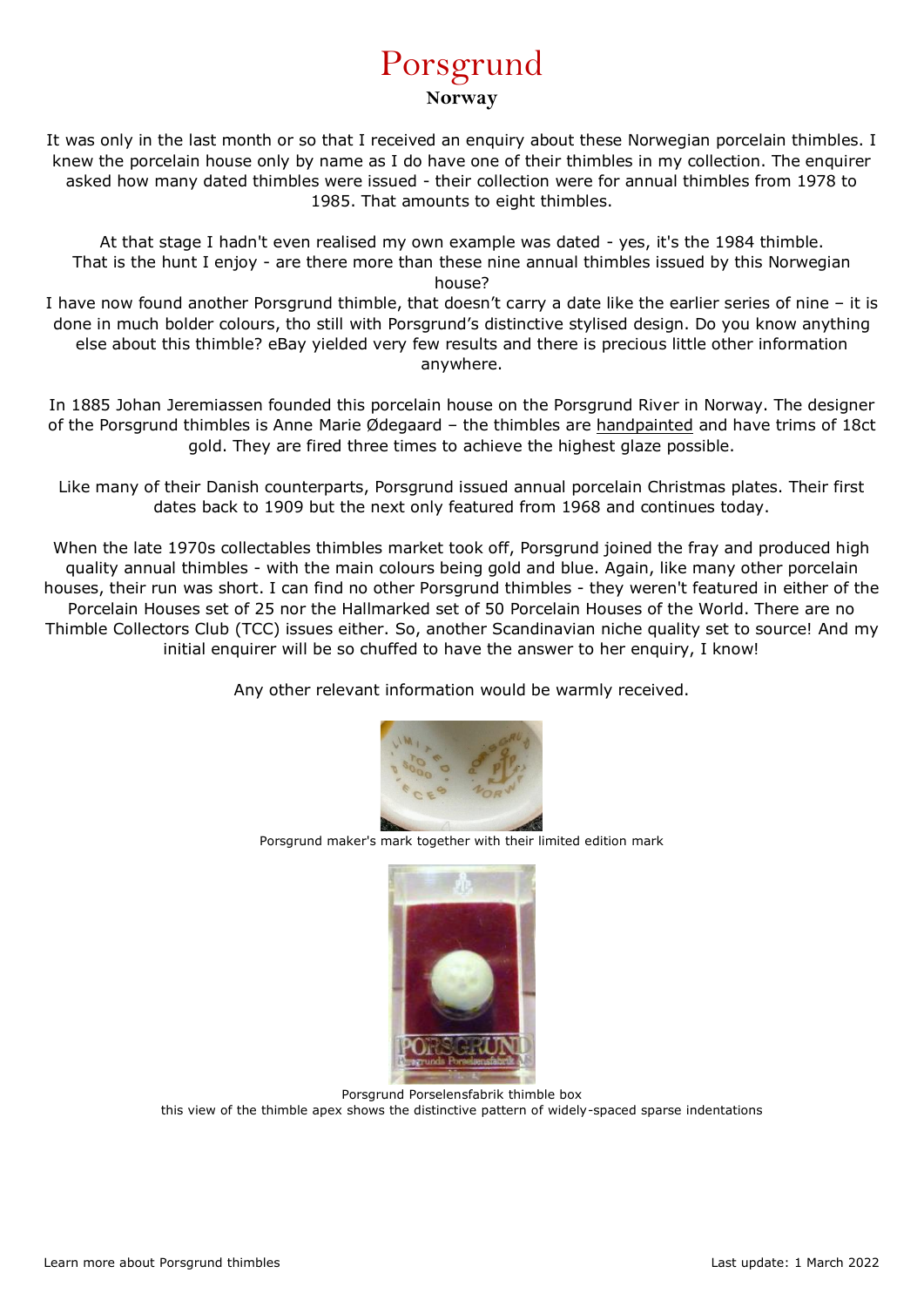

set of eight annual Porsgrund thimbles 1978-1985



**1978** with touches of green



**1980** butterfly



**1982** tree at sea limited to 5000 pieces



**1984** swans limited to 5000 pieces



**1979** limited to 5000 pieces



**1981** flower



**1983** stars limited to 5000 pieces



**1985** yacht at sea